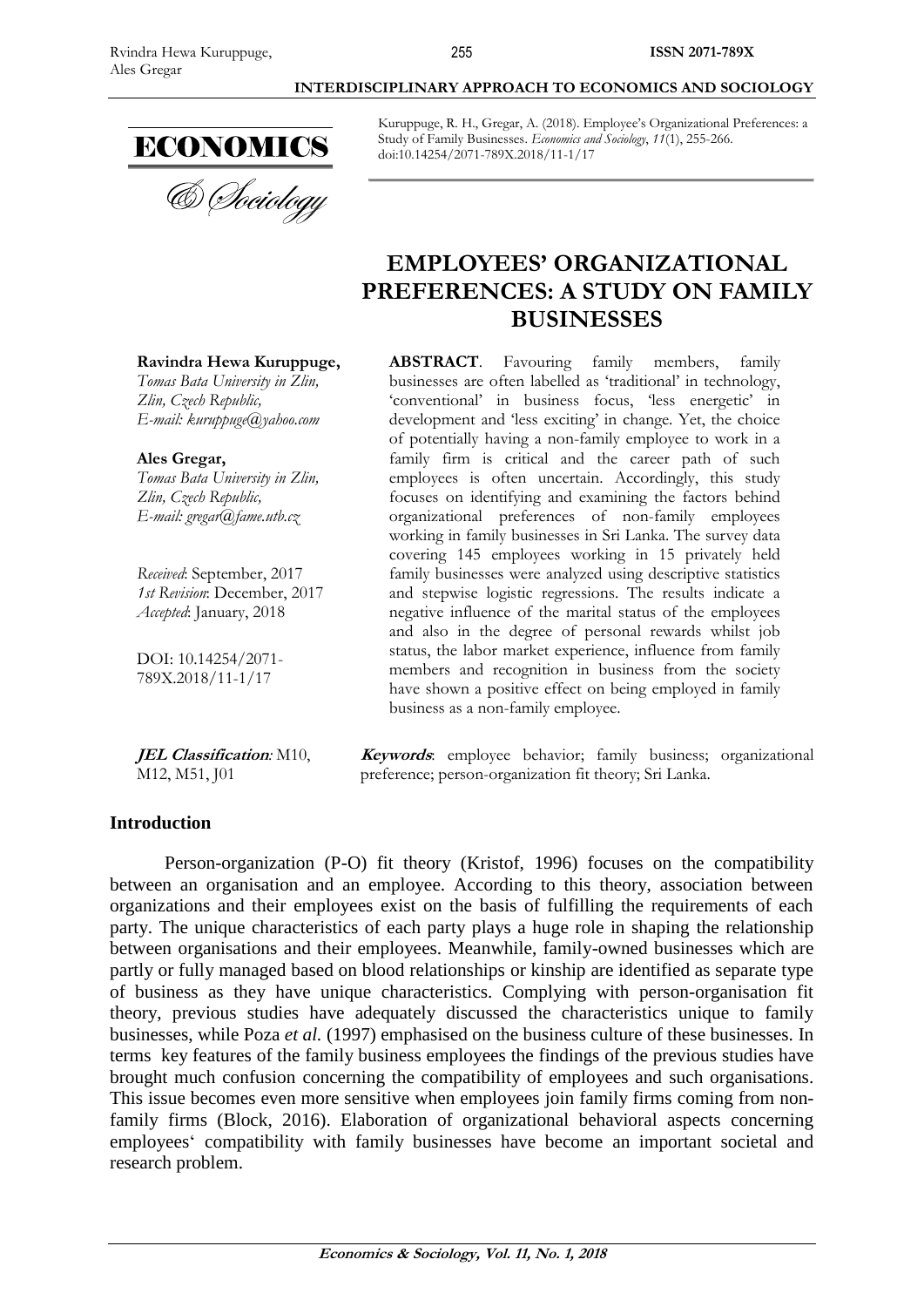Previous studies have found evidence which supports the compatibility that one party (employees or organisation) providing for the needs of the other party or mutual needs of family businesses. Some studies have found there is more stability for employees in terms of job security and in the work environment (Bassanini *et al.*, 2013; Block, 2010) in case these employees join family businesses. Generosity which is an essential element enhancing employee's commitment and loyalty is also more evident in family businesses as opposed to non-family businesses (Van Willigen, 2000). Teamwork, employee engagement, employee job satisfaction were all identified as being more powerful in family businesses (Kuruppuge and Gregar, 2017). All these evidences supports the idea there may be mutual benefits between organizations and their employees.

On the other hand, a study by Bassanini *et al.* (2013) observed that employee's package of family business is lower as compared to non-family businesses. Further, family businesses are labelled as traditional in technology, are more conventional in their business focus, less energetic in development and less exciting in change (Astrachan Binz, 2014; Allio, 2004; Poza *et al.*, 1997). High potential for conflict in decision-making and favouring family members has become a common characteristic which is the result of family membrs' involvement in business matters (Ensley and Pearson, 2005).

There are also contradictory conclusions concerning the compatibility between employees and family businesses: supporting this compatibility are the results provided in (Bassanini *et al.*, 2013; Block, 2010; Van Willigen, 2000; Kuruppuge and Gregar, 2017) while challenging this compatibility are (Astrachan Binz, 2014; Allio, 2004; Poza *et al.*, 1997; Ensley and Pearson, 2005). This has created some sort of puzzle of fit of person and organization. In addition, it is also a known fact that family businesses are suffering from the survival problem in the long run (Salvato & Leif, 2008). These two aspects in their theoretical contradiction lead to a knowledge gap concerning the organizational behavioral aspects of family businesses and practical uncertainty concerning job security of employees working long-term for family businesses.

A simple question to ask after looking at the above information would be: why does a potential non-family employee choose to work for a family business after all? This question becomes fair enough as previous literature confirms that individual occupational decisions are taken based on the employment status (wages, job security) and public image of a potential employer (Van Willigen, 2000). Limited studies have provided empirical finding on the occupational choice of individual employees. Specifically, very few studies have addressed this concept in the highly specific context of family businesses. Since there is an obvious research gap detected here, this study intends to identify the probable determinants and their relationships with employee's individual characteristics when these employees make up their decision to work for family businesses.

This paper consists of five parts. The second part discusses the relevant literature and theoretical lens of the study. The methodology of the study is discussed in part three. Part four presents the data analysis and discussion, and the final part provides the conclusion of the study also describing practical implications along with the limitations of this study.

#### **1. Literature review**

This study analysis the personal characteristics such as socio demographic, job, organisational over the employee preference to work in family businesses making the personal-organisation fit stronger. Specifically, the characteristics related to family businesses have been looked at from the perspective of entrepreneurship orientation, which most of the scholars in the area of family businesses are keen on in todays' studies (Randerson *et al.*, 2015). The Authors of this article are trying to build the argument that the employees'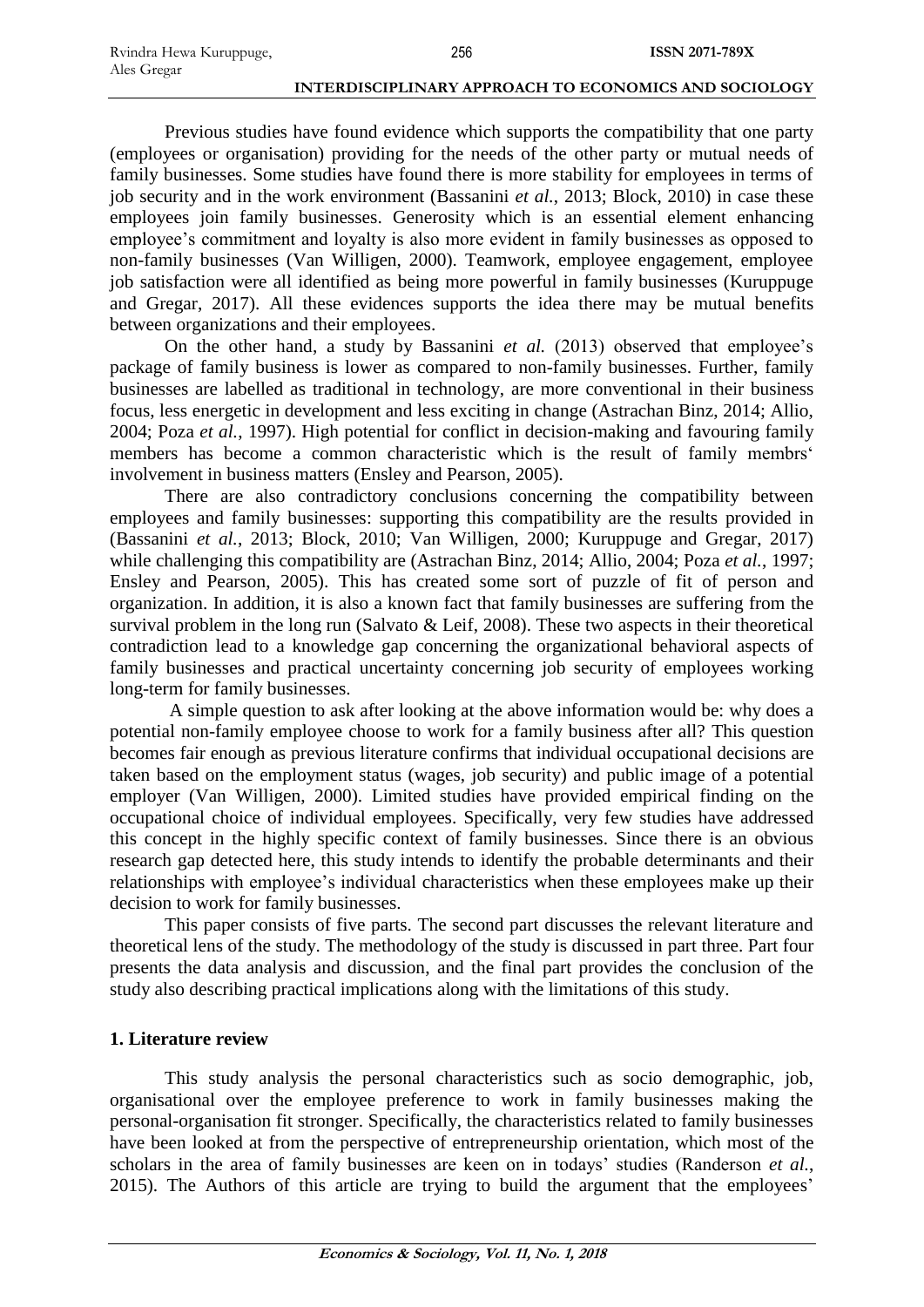preference for organisations is determined primarily by the employee's personal, occupational, and organisational characteristics. The preference further strengthened with the congruence of values between an employee and the organisation. Accordingly, the brief literature review of this study explores the person-organisation fit theory, socio-demographic, the occupational characteristics of employees and organisational characteristics.

### *1.1. Person-organisation Fit Theory*

The congruence of values between an employee and his or her organisation is emphasized by P-O fit theory (Velez and Moradi, 2012). The theory posits that in return for what a person contributes to an organisation, such as skills, knowledge, and competencies, the organisation gives him/her benefits, such as values, competencies, and perspectives. Such congruence of values between the organisation and the employees motivate the employees to adjust their skills, abilities, and competencies according to the employer's requirements (Jex and Britt, 2008). If this relationship is not interrupted by other matters, the employer can consider this fit a factor that is more effective than salaries and promotions in attracting employees and keeping them in the organisation for longer periods of time. Further, the P-O fit theory has been widely used by scholars in understanding the employees' allegiance to organisations (Block *et al.*, 2016).

# *1.2. Socio-demographic, Occupational and Organisational Characteristics towards Employee's Preference to Work in Family Business*

The literature pertaining to family businesses contains several studies on one's willingness to work in family businesses. Analysing the general view of the public about the brand image of family businesses, Krappe, Goutas, and Von Schlippe (2011) observe that family businesses are believed to be socially attractive and sustainable but inflexible when it comes to change. A study by Astrachan Binz (2014) explores the general perceptions regarding family businesses, and the findings suggest that people perceived family businesses as traditional in performance, inefficient in development, but trustworthy in terms of the employee's job security and welfare.

Similarly, a more detailed analysis regarding the relevance of the family business brand and how it is perceived investigates whether the presumed superior reputation of family businesses (e.g., trustworthiness; long-term orientation) translates into a competitive advantage. The findings suggest, among other things, that individuals do indeed perceive family businesses as more traditional, trustworthy, and less profit-oriented. Yet, they are also associated with a lack of professionalism and limited career opportunities than publicly owned businesses. There is also a comparatively large amount of literature analysing the customer's perceptions of family businesses. For example, Astrachan Binz, Hair, Pieper *et al.* (2013) have shown that a family business 'image' can positively influence business performance. This is primarily because it attracts customers, thus increasing sales. Similar results are obtained by Zellweger, Kellermann, Eddleston, and Memili (2012) and Craig, Dibrell, and Davis (2008), all of whom attribute the performance enhancing effect of family business 'image' to the fact that a family-based brand identity enhances the business' ability to attract customers. Finally, Orth and Green (2009) have shown that consumers evaluate family businesses (grocery stores) more positively in terms of service, trust, and benevolence, but more negatively in terms of the price or value. Accordingly, *Figure 1* summerises literature review of this study and provides the conceptual framework for data analysis.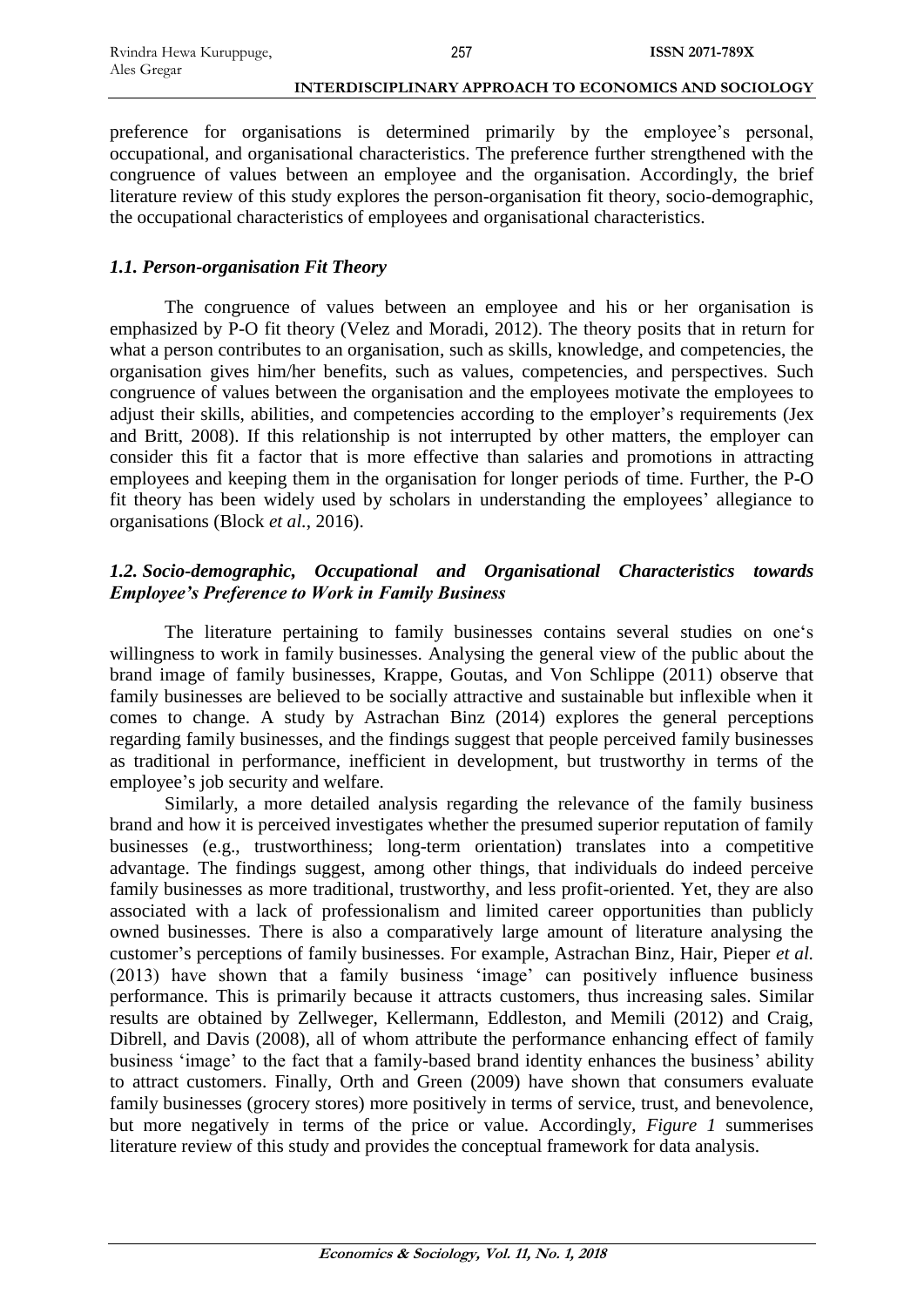

Figure 1. Main characteristics that influence employees' preference in family firms *Source*: Developed by the authors based on literature.

# **2. Methodological approach**

In order to test the conceptual model, a survey involving a group of employees working in privately held family businesses in Sri Lanka was conducted in 2016. Geographically, the survey covered all three Districts in Western Province, namely Colombo, Gampaha, and Kaluthara. Ultimately, an author and enumerators could manage to visit and collect data from 17 family businesses, of which 12 businesses were mostly oriented towards manufacturing and the rest oriented towards both manufacturing and services. A sample of 145 senior employees who have had at least five years of work experience in the respective businesses were randomly selected using a stratified random sampling technique. A structured questionnaire was used as the primary data collection tool. All measurements validated by previous research on the four indicators of the conceptual framework were adapted to the questionnaire.

The outcome variable (the preference to be employed in a family business) of this study is a dummy variable. The status of the employee's preference was measured using the question, 'If you got a chance to be employed somewhere with similar benefits, where would you select to be employed?' possible answers included, 'family business like my organization' (coded as 1), 'non-family businesses, privately held sole-proprietary businesses or listed companies' (coded as 0). The predictor variables of the model were demographic characteristics, individuality, organizational characteristics, and occupational characteristics. Demographic characteristics included gender (female) as dichotomous variable (female = 1 or otherwise '0'). The respondent's age was taken in years as a scale measurement. Marital status (married) served as a dichotomous variable indicating '1' for married and '0' otherwise. The size of each respondent's family was also determined by the number of family members in the family as a scale measurement. The education of the respondents was also a dummy variable  $(1 = \text{tertiary}, 0 = \text{otherwise})$ . The level of income from the business for family and personal requirements was also considered. The respondents were asked whether the income from their job is adequate in satisfying their basic personal and family requirements. The answers were coded as '1' if the response was 'can manage with basic needs of a month'. If the responses were otherwise they were coded as '0'. The status of the job was considered as a dichotomous variable with the code '1' for managerial and code '0' for non-managerial positions. Ten years of labour market experience was counted as a turning point. While less than 10 years of experience was coded as '0', more than 10 years was coded as '1'. A dummy variable was created for the orientation of the job. The respondents were asked to mark the orientation according to their wish. The answers were either technical, or manual, or both technical & manual. The combined technical & manual orientation was coded as '1' and the other responses as '0'. As far as career development prospects were concerned, '1' was used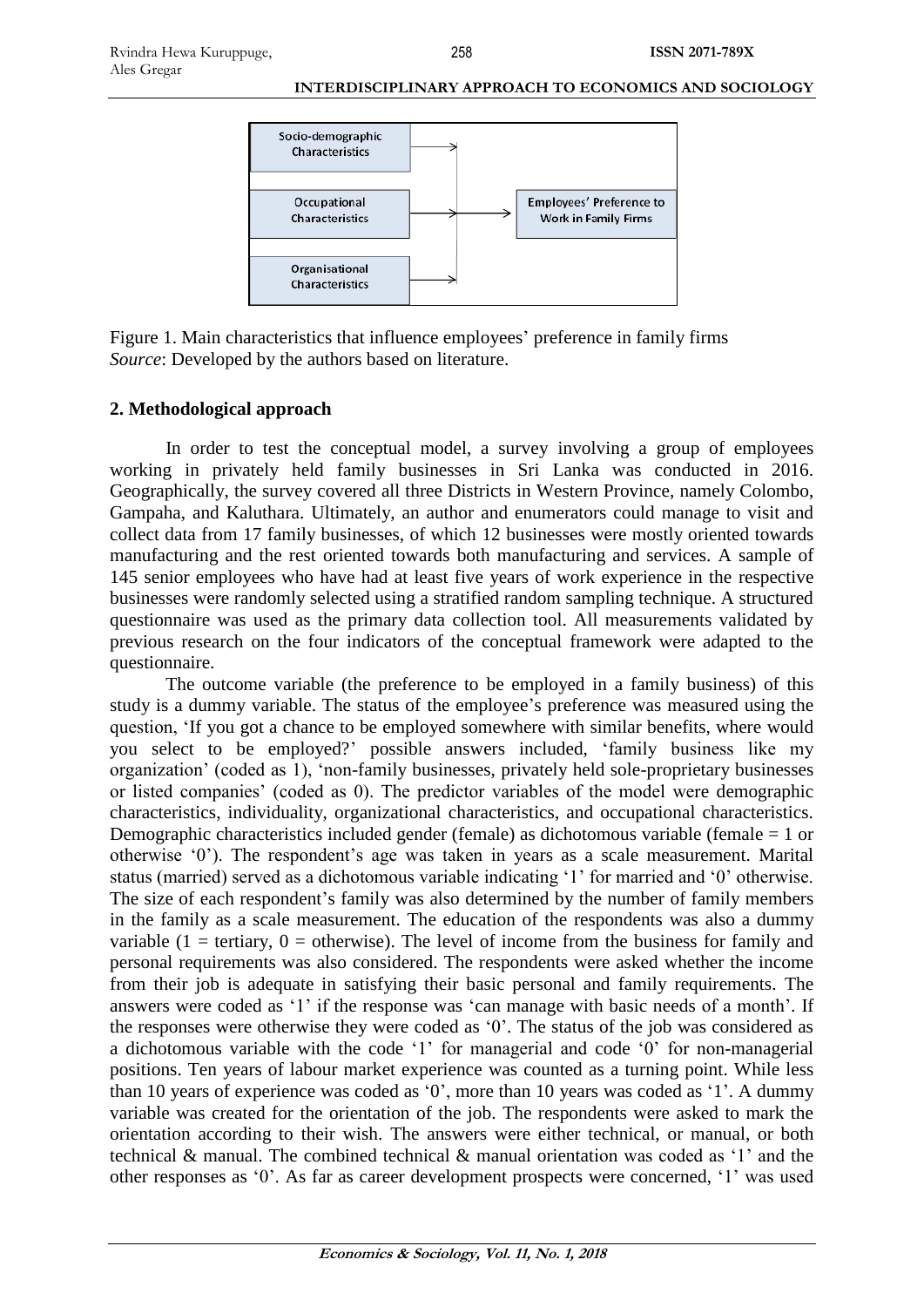if the respondents were happy, and '0' was used otherwise. Dummies were created to represent the variables of the degree of personal rewards from the organisation, the influence of family members, and the extent to which the business is recognized by society. Finally, the development of the business during the last five years was used as a dichotomous variable. If the respondents had seen a development in the business during the last five years, the answer was coded as '1' (see *Table 1* for more details).

Table 1. Variables and their scale of measurement

| Dependent variable                         | Scale of dependent variable                           |
|--------------------------------------------|-------------------------------------------------------|
| preference to be employed in family firms  | dichotomous variable;                                 |
|                                            | $1 =$ if there is a chance to be employed in another  |
|                                            | firm with similar benefits, but still willing to stay |
|                                            | with the current firm or be employed in another       |
|                                            | family firm                                           |
|                                            | $0 =$ otherwise                                       |
| <b>Independent variables</b>               | Scale of independent variable                         |
| Socio-demographic characteristics          |                                                       |
| - Gender                                   | dichotomous variable;                                 |
|                                            | $1 =$ female, $0 =$ otherwise                         |
| - Age                                      | scale variable;                                       |
|                                            | age of the respondent (years)                         |
| - Marital status                           | dichotomous variable;                                 |
|                                            | $1 =$ married, $0 =$ otherwise                        |
| - Size of family                           | scale variable                                        |
|                                            | number of family members in the respective family     |
| - Education                                | dummy variable;                                       |
|                                            | $1 =$ tertiary, $0 =$ otherwise                       |
| - Income from the job                      | dichotomous variable;                                 |
|                                            | $1 =$ can manage basic needs of the month,            |
|                                            | $0 =$ otherwise                                       |
| <b>Independent variables</b>               | Scale of independent variable                         |
| <b>Occupational characteristics</b>        |                                                       |
| - Job status                               | dichotomous variable;                                 |
|                                            | $1 =$ managerial, $0 =$ otherwise                     |
| - Labour market experience                 | dichotomous variable;                                 |
|                                            | $1 =$ more than 10 years, $0 =$ less than 10 years    |
| - Job orientation                          | dummy variable;                                       |
|                                            | $1 =$ skilled and professional, $0 =$ otherwise       |
| - Carrier development                      | dummy variable;                                       |
|                                            | $1 =$ happy, $0 =$ otherwise                          |
| <b>Organisational characteristics</b>      |                                                       |
| - Degree of personal rewards from the      | dummy variable;                                       |
| organisation                               | $1 =$ happy, $0 =$ otherwise                          |
| - Influence of family members              | dummy variable;                                       |
|                                            | $1 =$ appropriate, $0 =$ otherwise                    |
| - Recognition of the firm by society       | dummy variable;                                       |
|                                            | $1 =$ happy, $0 =$ otherwise                          |
| - Development of the firm during last five | dichotomous variable;                                 |
| years                                      | $1 =$ happy, $0 =$ otherwise                          |

*Source*: Developed by Authors based on available literature.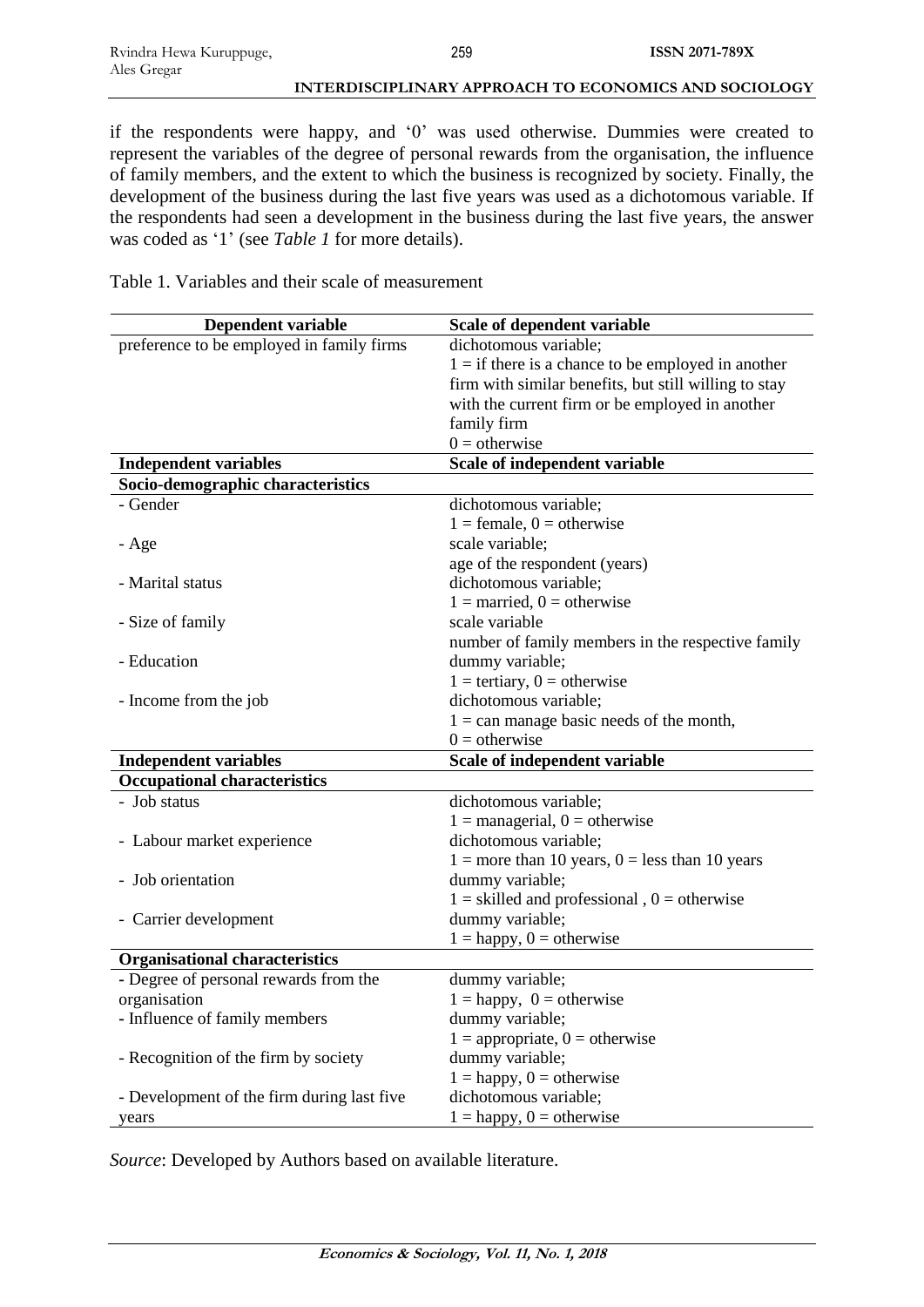The data collected from the field was analysed employing quantitative data analysis techniques. Descriptive statistics and stepwise logistic regression provided the necessary statistical rigor. Stepwise logistics regression was initially used with the binary dependent variable, and later the model was recognised to be effective when both categorical & continuous variables represented the model as predictor variables (Reed and Wu, 2013). The logistic model of this study contains 14 predictor variables of which two are scale and the rest are dichotomous variables. The coding of the outcome of the logistic model is interpreted Y=0 or Y=1 indicating the presence or absence of an incident. When 'Pr' denotes the probability of the event being present.The following notions show the technicality of the development of the model.

$$
Logit(\Pr) = \log\left(\frac{\Pr}{1 - \Pr}\right) \tag{1}
$$

$$
\Pr_{i} = E\left(Y = \frac{1}{X}\right) = \frac{1}{1 + e^{-\left(\alpha_{0} + \sum_{i=1}^{n} X_{i}\right)}} \tag{2}
$$

$$
Pr\left(\text{event}\right) = \frac{e^{(\alpha_{*} + \sum_{i}^{\alpha} X_{i})}}{1 + e^{(\alpha_{*} + \sum_{i}^{\alpha} X_{i})}}
$$
(3)

Further, the expected probability of the outcome is represented by 'Pr', the coefficients are represented by  $\alpha_n$  and the independent variables are given as  $x_t$ . The outcome is the estimated ln of the odds.The outcome is undertaken in Eq. 4.

$$
\ln\left(\frac{P_r}{1-P_r}\right) = \alpha_0 + \alpha_1 X_1 + \alpha_2 X_2 + \alpha_3 X_1 + \dots + \alpha_n X_n \tag{4}
$$

Finally, a dichotomous outcome variable of employee's preferences to work in family firms was regressed over 14 predictors of dichotomous and dummy variables.

#### **3. Conducting research, results and discussion**

The data analysis process began with descriptive statistical analysis of the responses obtained by the sample of 145 respondents with the aim of identifying the probable determinants and the relationships between the employees' individual characteristics and the nature of their occupation in the family businesses. The sample contained 86 male participants and around 50 percent of all respondents is unmarried. 50 percent of the employees in the sample had been educated up to the tertiary level. A total of 91 out of the 145 respondents reported that they prefer to work in family businesses rather than in non-family businesses. According to *Table 2*, the average age of the employees is 28 years. The average family size, regardless of the marital status of the employees in the sample, is four members.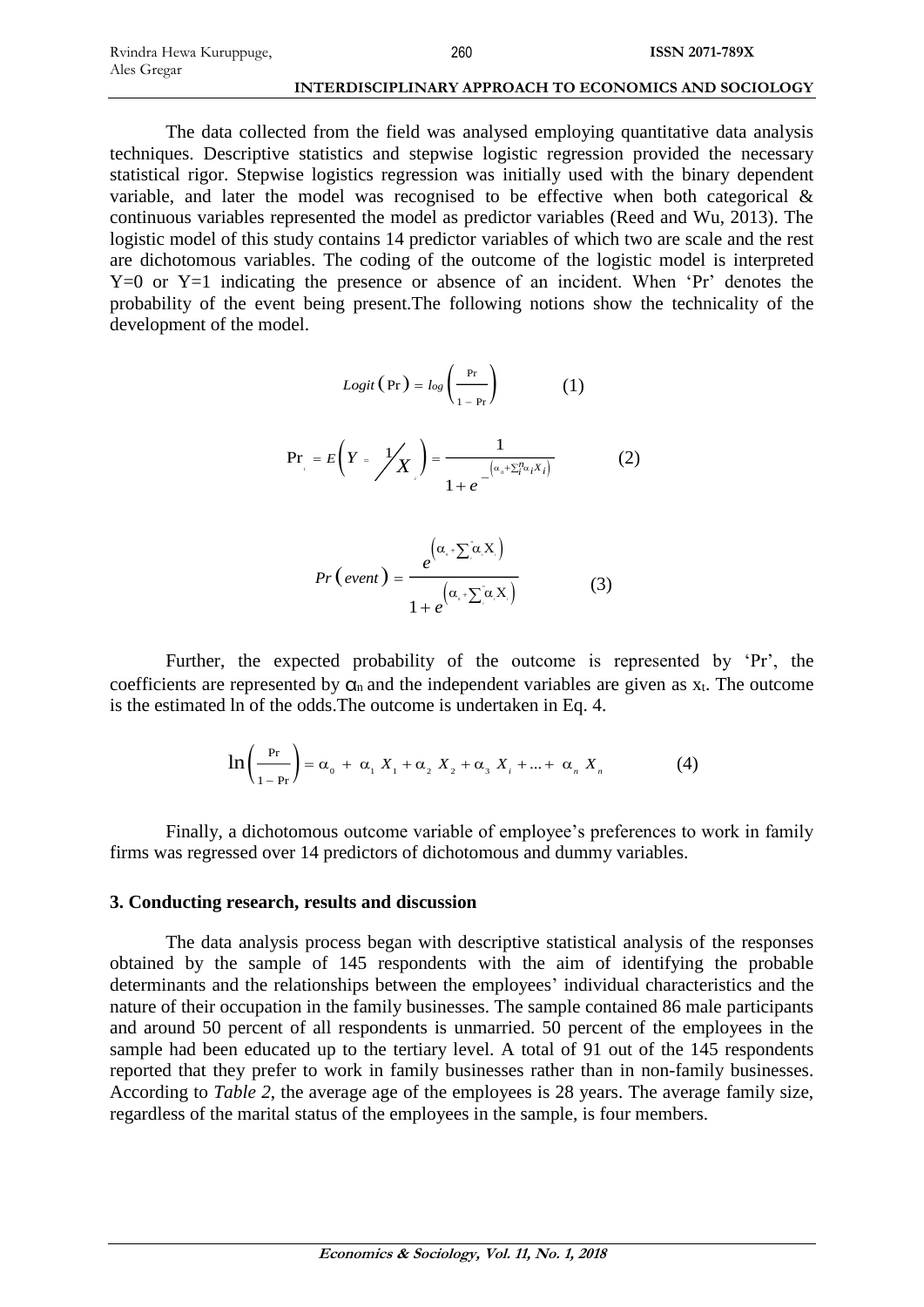| INTERDISCIPLINARY APPROACH TO ECONOMICS AND SOCIOLOGY |  |
|-------------------------------------------------------|--|
|-------------------------------------------------------|--|

| Variable                                       | Minimum | Maximum | Mean | Std. Deviation |
|------------------------------------------------|---------|---------|------|----------------|
| Preference for working in family firms         | 0       |         | .62  | .48            |
| Gender                                         | 0       |         | .59  | .49            |
| Age                                            | 18      | 49      | 27.7 | 6.7            |
| Marital status                                 | 0       |         | .76  | .42            |
| Family size                                    |         | 8       | 3.77 | .92            |
| <b>Education</b> level                         |         |         | .49  | .50            |
| Income from the job                            | 0       |         | .51  | .50            |
| Job designation                                | 0       |         | .52  | .50            |
| Experience in the job market                   | 0       |         | .35  | .47            |
| Job orientation                                | 0       |         | .57  | .49            |
| Career development                             | 0       |         | .35  | .47            |
| Degree of personal rewards from the firm       | 0       |         | .62  | .48            |
| Influence of family members                    | 0       |         | .59  | .49            |
| Recognition of the firm by society             | 0       |         | .69  | .46            |
| Development of the firm in the last five years | 0       |         | .76  | .42            |

Table 2. Descriptive statistics of responses

*Source*: Developed by Authors based on primary data

*Table 3*, which presents the variable correlation analysis of the independent variables, proves that inter-correlation is not a problem in further analysis of data in the case of the 14 independent variables in the model. Almost all correlations between the variables were reported as less than 0.8. Inter-correlation between personal rewards and job status, the influence of family members and job status and the recognition of the business by society is reported as -0.742, 0.717 and 0.719 respectively. All other correlations reported minimum values.

Table 3. Correlation analysis of independent variables

|                    |         | 2       | 3       | 4       | 5       | 6       |         | 8       | 9       | 10      | 11      | 12      | 13      | 14   |
|--------------------|---------|---------|---------|---------|---------|---------|---------|---------|---------|---------|---------|---------|---------|------|
| 1. Gender          | 1.00    |         |         |         |         |         |         |         |         |         |         |         |         |      |
| $2. \text{Age}$    | $-.061$ | 1.00    |         |         |         |         |         |         |         |         |         |         |         |      |
| 3. Marital_status  | .083    | .070    | 1.00    |         |         |         |         |         |         |         |         |         |         |      |
| 4. Size_of_family  | $-.054$ | .029    | $-.272$ | 1.00    |         |         |         |         |         |         |         |         |         |      |
| 5. Education       | $-.149$ | $-.234$ | $-.078$ | $-.011$ | 1.00    |         |         |         |         |         |         |         |         |      |
| 6. Income          | $-.101$ | .118    | .301    | $-.023$ | $-.045$ | 1.00    |         |         |         |         |         |         |         |      |
| 7. Job status      | $-.163$ | $-.300$ | $-.437$ | .193    | .419    | $-.033$ | 1.00    |         |         |         |         |         |         |      |
| 8. Experience      | .123    | $-.701$ | $-.409$ | .257    | .219    | $-.114$ | .489    | 1.00    |         |         |         |         |         |      |
| 9. Job orientation | $-162$  | .090    | $-.068$ | .319    | $-199$  | .048    | $-.044$ | $-.059$ | 1.00    |         |         |         |         |      |
| 10. Carrier dev    | .204    | $-.047$ | .288    | $-.135$ | .034    | $-.168$ | $-.100$ | $-.230$ | $-.039$ | 1.00    |         |         |         |      |
| 11. Pers_rewards   | .378    | .170    | .077    | $-.090$ | $-.568$ | $-.249$ | $-742$  | $-.172$ | $-.128$ | .142    | 1.00    |         |         |      |
| 12. Influ family   | $-.168$ | $-126$  | $-.488$ | .293    | .042    | $-.116$ | .717    | .288    | .147    | $-.129$ | $-.520$ | 1.00    |         |      |
| 13. Recog_firm     | $-.132$ | $-.128$ | $-.468$ | .218    | .364    | $-.244$ | .719    | .240    | .079    | $-.021$ | $-.585$ | .691    | 1.00    |      |
| 14. Devo firm      | .076    | .062    | .334    | $-.436$ | $-.122$ | .069    | $-.404$ | $-.260$ | $-.137$ | $-.140$ | .190    | $-.349$ | $-.348$ | 1.00 |

*Source*: Developed by Authors based on primary data.

According to the stepwise logistic regression, which highlights the socio-demographic, occupational, and organizational characteristics of the employees comprise Model 1, Model 2 and Model 3 respectively against the employees' preference for working in family businesses.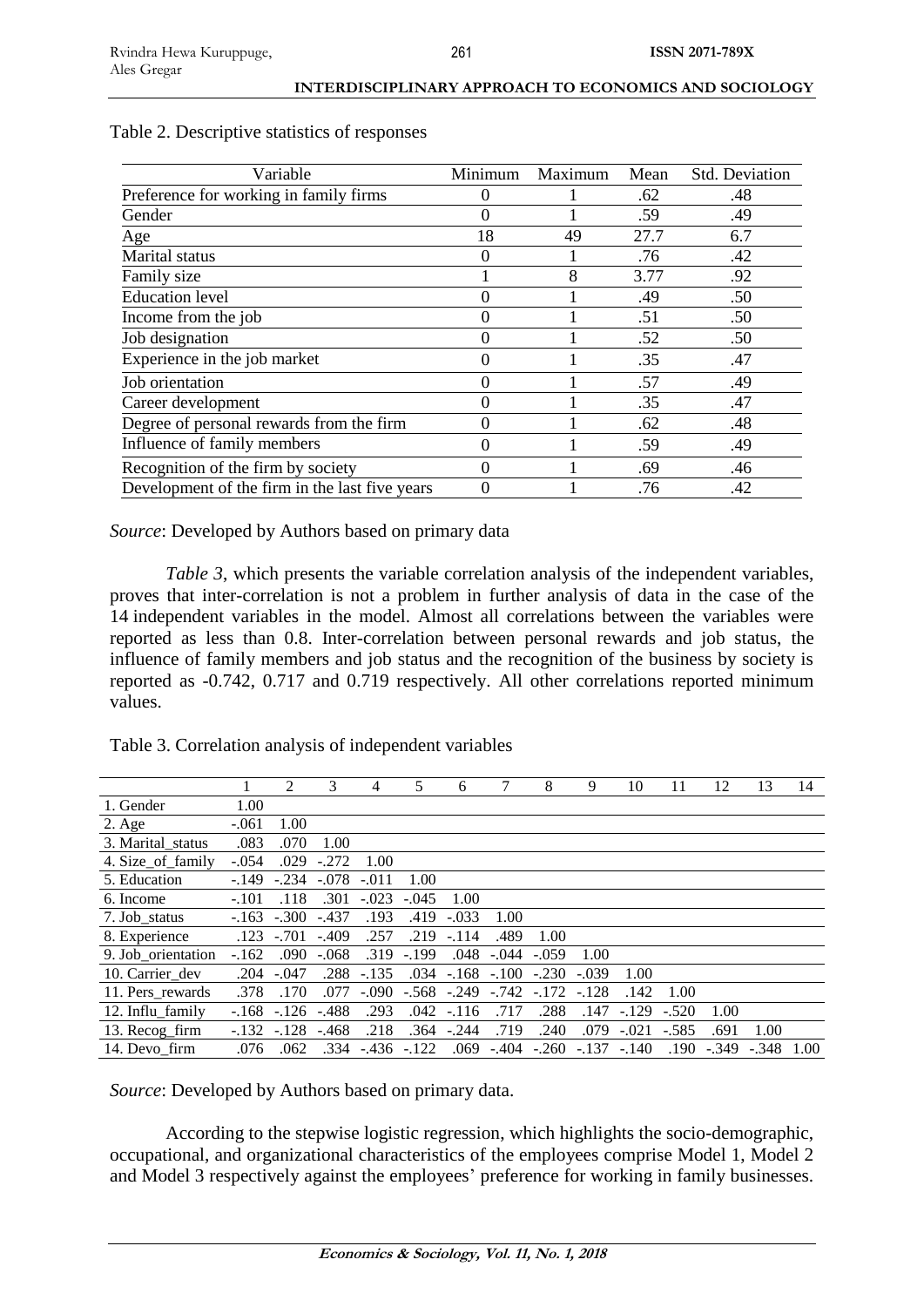However, the analysis aims to identify the determinants of the preference of the individual employees to be employed in family businesses based on the results of Model 4, which is a comprehensive model that includes all the variables.

Table 4. Logistic regression results for employee's preference to work in family firms

|                                                        | Model 1 |             |        |      | Model 2     |        |        | Model 3        |        | Model 4 |             |        |  |
|--------------------------------------------------------|---------|-------------|--------|------|-------------|--------|--------|----------------|--------|---------|-------------|--------|--|
| Characteristics                                        | $\beta$ | $(t$ -stat) | Sig.   | β    | $(t$ -stat) | Sig.   | β      | $(t$ -stat $)$ | Sig.   | β       | $(t$ -stat) | Sig.   |  |
| Socio-demographic                                      |         |             |        |      |             |        |        |                |        |         |             |        |  |
| characteristics                                        |         |             |        |      |             |        |        |                |        |         |             |        |  |
| Gender of the employee                                 | $-.157$ | .146        | n.s.   |      |             |        |        |                |        | $-.220$ | .052        | .n.s.  |  |
| Age of the employee                                    | .000    | .000        | n.s.   |      |             |        |        |                |        | $-.108$ | 1.27        | n.s.   |  |
| Marital status of the<br>employee                      | $-.303$ | .384        | n.s.   |      |             |        |        |                |        | $-3.26$ | 3.89        | $\ast$ |  |
| Size of the family of the<br>employee                  | .396    | 2.69        | n.s.   |      |             |        |        |                |        | .998    | 2.83        | n.S.   |  |
| Education level of the<br>employee                     | 1.69    | 15.6        | $\ast$ |      |             |        |        |                |        | 2.29    | 3.54        | n.s.   |  |
| Income from the job of<br>the employee                 | .454    | 1.21        | n.s.   |      |             |        |        |                |        | $-.373$ | .142        | n.s.   |  |
| Occupational                                           |         |             |        |      |             |        |        |                |        |         |             |        |  |
| characteristics                                        |         |             |        |      |             |        |        |                |        |         |             |        |  |
| Job status                                             |         |             |        | 1.43 | 7.07        | $\ast$ |        |                |        | 6.2     | 9.72        | $\ast$ |  |
| Labour market                                          |         |             |        | 2.19 | 7.66        | $\ast$ |        |                |        | 3.8     | 4.54        | $\ast$ |  |
| experience                                             |         |             |        |      |             |        |        |                |        |         |             |        |  |
| Job orientation                                        |         |             |        | 1.12 | 4.48        | $\ast$ |        |                |        | .83     | .77         | n.s.   |  |
| Career development                                     |         |             |        | .15  | .090        | n.s.   |        |                |        | $-.72$  | .49         | n.s.   |  |
| Organizational                                         |         |             |        |      |             |        |        |                |        |         |             |        |  |
| characteristics                                        |         |             |        |      |             |        |        |                |        |         |             |        |  |
| Degree to personal<br>rewards from the<br>organization |         |             |        |      |             |        | $-5.2$ | 6.28           | ∗      | $-5.2$  | 6.28        | $\ast$ |  |
| Influence of family<br>members                         |         |             |        |      |             |        | 4.3    | 9.44           | $\ast$ | 4.3     | 9.44        | $\ast$ |  |
| Recognition of the firm<br>by society                  |         |             |        |      |             |        | 6.5    | 19.7           | n.s.   | 6.5     | 19.7        | $\ast$ |  |
| Development of the                                     |         |             |        |      |             |        |        |                |        |         |             |        |  |
| firm during the last five                              |         |             |        |      |             |        | $-1.8$ | 2.43           | n.s.   | $-1.8$  | 2.43        | n.s.   |  |
| years                                                  |         |             |        |      |             |        |        |                |        |         |             |        |  |
| Chi-square value                                       |         | 28.6*       |        |      | $54.2*$     |        |        | $144*$         |        |         | $144*$      |        |  |
| Nagelkerke pseudo $R^2$                                |         | .244        |        |      | .426        |        |        | .861           |        |         | .861        |        |  |
| Cox & Snell $R^2$                                      |         | .179        |        |      | .312        |        |        | .631           |        |         | .631        |        |  |
| Classification accuracy                                |         | 72.4        |        |      | 75.2        |        |        | 94.5           |        |         | 94.5        |        |  |

N.B:  $*$ *significant at*  $\alpha = 0.05$ 

*Source*: Developed by Authors based on primary data.

According to Model 4 given in *Table 4*, only the marital status of the employees has recorded significant negative results. Married people have not shown their willingness to be employed in family businesses compared to their fellow unmarried employees. The odds ratio of -3.26 indicates that the odds for the preference for working in a family business increases by 32.6% if the respondent is not married. This concludes that individuals who are not married are more willing to work in family businesses. At the same time, a strong influence could be observed in the area of occupational characteristics. Two characteristics, namely job status and labour market experience, have positively influenced the employees' preference for working in family businesses. The odds ratio of job status confirms that 6.2 odds for the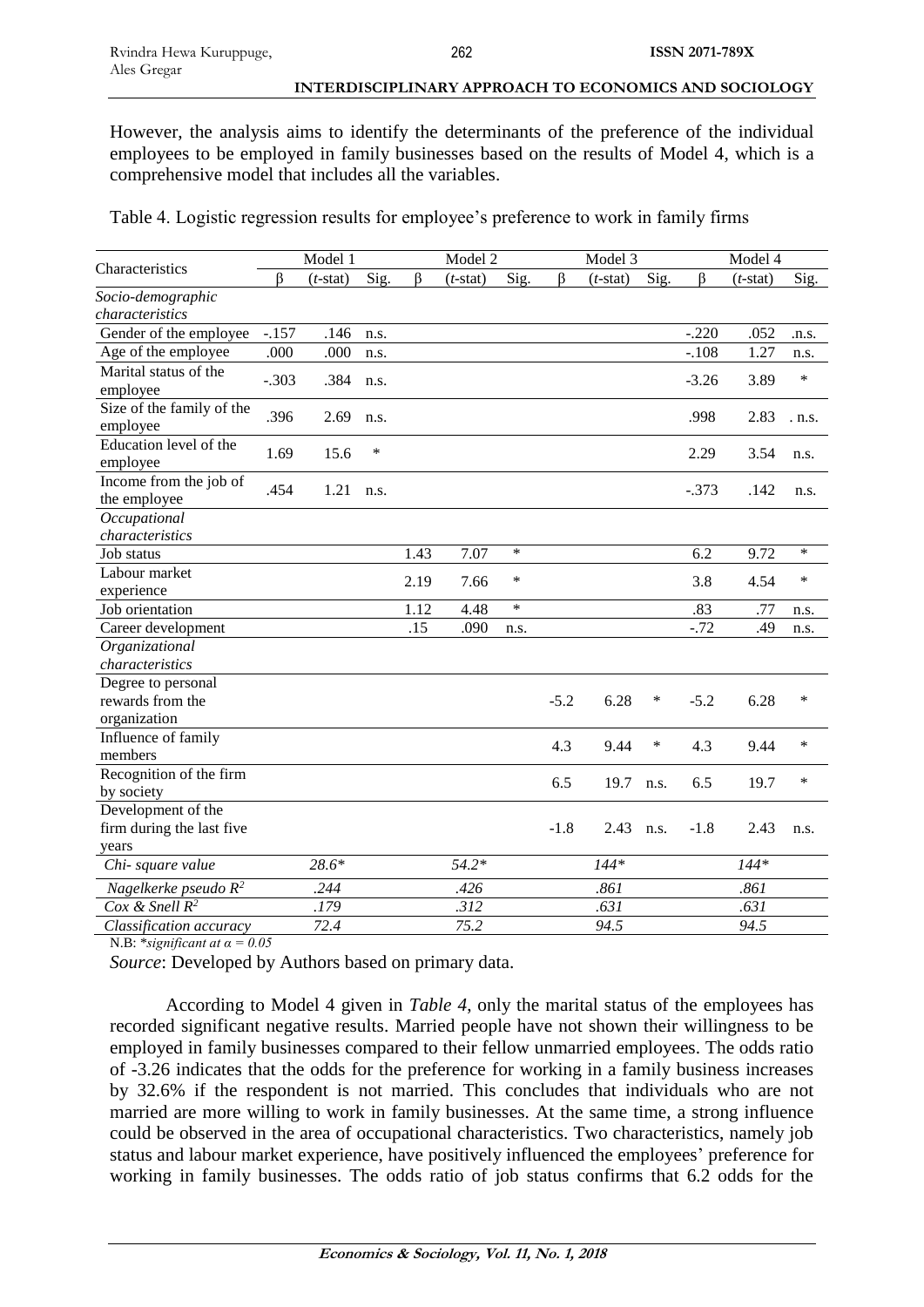preference for working in family businesses increases by 62% if the respondent has a managerial position. This means that those who have managerial positions, as opposed to those who do not, are more likely to work in family businesses, and this finding is in agreement with the findings of other studies across the world (Block *et al.*, 2016). As far as labour market experience is concerned, it has shown that those employees who have more than ten years of work experience are more likely to work in family businesses, as opposed to those who are less experienced in the job market. The odds ratio of 3.8 indicates that the odds for the preference for working in family businesses increases by 38% if the respondent has more than ten years of work experience in the labour market.

The majority of organizational characteristics have shown a significant role in determining the employees' preference for being employed in family businesses. Three out of the four characteristics – the degree of personal rewards from the organization, the influence of family members in business activities, and the recognition of the business by society – are more likely to have an impact on one's decision to be employed in family businesses. However, the degree of personal rewards from the organization has recorded a negative impact as far as employment in family businesses is concerned. The minus odds ratio of the degree of personal rewards from the organization (-5.2) indicates that the odds for the preference for working in a family business increases by 52% if the respondent is not happy about the personal rewarding system. This finding could be controversial, yet the results indicate that personal rewards are not a main factor that individuals take into consideration in choosing employment in family businesses. The odds ratio concerning the influence of family members in business activities, which indicates a positive effect, confirms that 4.3 odds for the preference for working in family businesses increases by 43% if the respondent thinks that the family members' influence in business matters are faily sufficient. Similarly, the respondent's opinion about the social recognition for the business has a substantial impact on their decision to be employed in family businesses. The odds ratio of the social recognition of the family business confirms that the preference for working in family businesses increases by 65% if the respondent is of the opinion that the particular family business is well recognized in society. It also follows that individuals are more likely to work for those family businesses, which are recognized to be 'one of the best firm' by the broader society, than for other family businesses.

The data analysis reveals the influence of the socio-demographic, occupational, and organisational characteristics in an employee's preference to be employed in a family business. Out of the fourteen characteristics, only six were found to have a significant influence in shaping an employee's preference for working in a family business. Accordingly, marital status as a socio-demographic characteristic has shown a negative effect, while the occupational characteristics of job status and labour market experience have shown a positive influence. Three out of the four characteristics of organisational characteristics – the degree of personal rewards from the organization (negative influence), the influence of family members on business activities (positive), and the degree to which the business is recognized by society (positive) – indicate a significant impact on one's preference for being employed in a family business.

Showing a wide spectrum of characteristics in different domains concerning the employees, this analysis concludes that organizational characteristics are more important than socio-demographic and occupational characteristics in determining one's preference for working in a family business. Socio-demographic characteristics have emerged the least important in this regard. Among all, the social recognition for a given business remains the most important factor that determines one's choice to work in a family business, while the degree of personal rewards from the business has emerged the least important factor.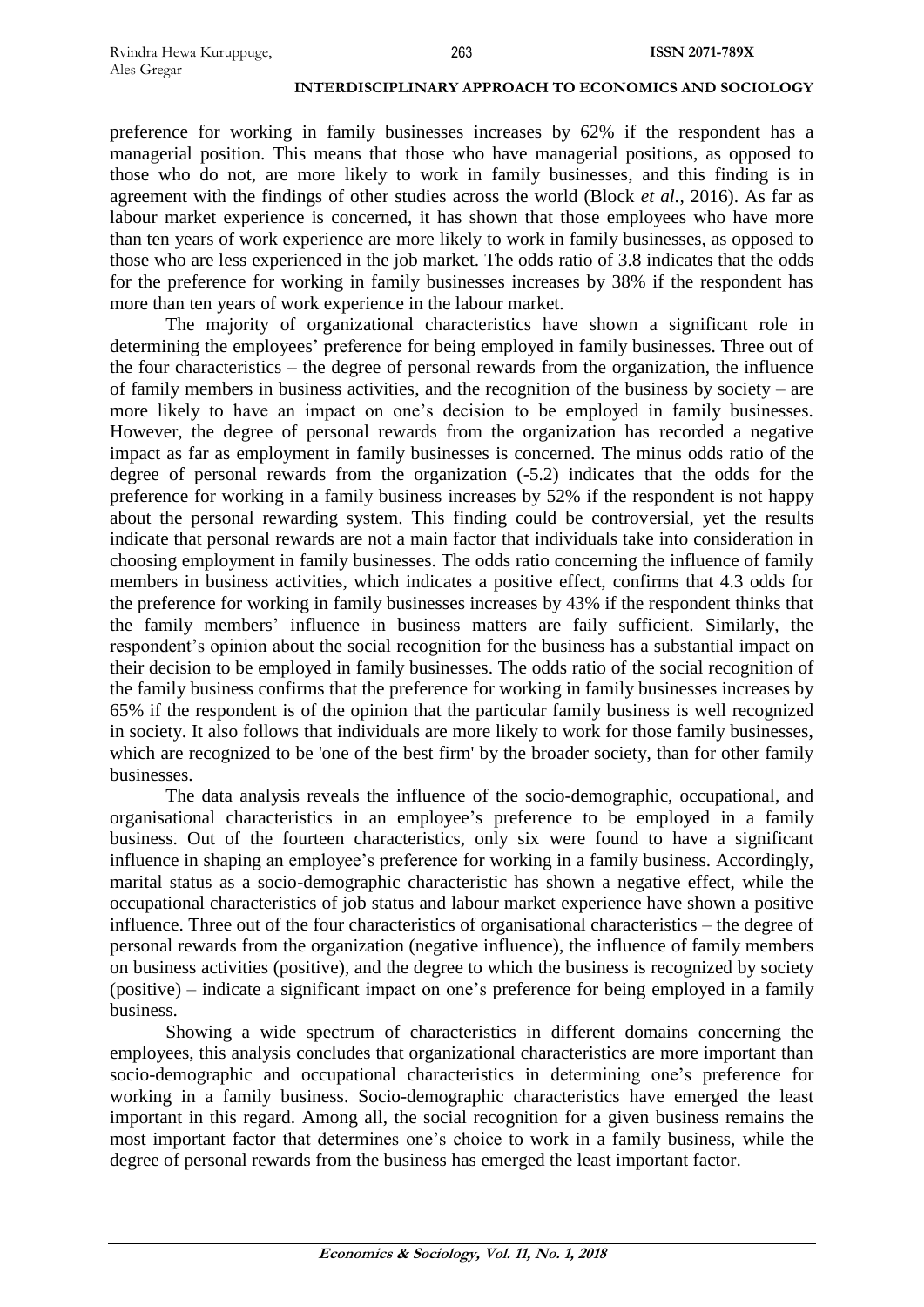### **Conclusion**

The scholarly debate surrounding the drawbacks of family businesses, such as nepotism, unprofessionalism, and stagnation in development, has made the choice of a potential non-family employee to work in a family business critical and challenging as the career path of such employees are uncertain. This study aimed at identifying and examining the factors behind the willingness of non-family employees to work in family businesses in the Sri Lankan context. Organizational characteristics were identified as the most important factors and socio-demographic characteristics as the least important factors that determine one's preference for working in family businesses. Among all, the social recognition of the business was found to be the first priority in the employees' choice to work in a family business, while the degree of personal rewards from the business emerged the least important. Thus, this study has presented a clear and complete view of the employees' perception regarding employment in family businesses, and the contribution of this study for the theory and practice and future research in the field would be remarkable.

This study brings several implications for practice. It examines in detail the existing studies on the individuals' preference for working in family businesses and the effect of socio-demographic, occupational characteristics, and organizational characteristics that determine this preference. This study provides new insights into the preference of the employees for working in family businesses. The employees' preference has shown a more holistic approach as previous studies have not adequately concluded the same phenomena. For example, identifying the preference of the employees who are working in family businesses and their individual characteristics. Specifically, this paper's suggestions about the types of employee characteristics and organizational characteristics which are favourable for employment in family businesses can direct to get better management decisions. Accordingly, the findings of this study would assist businesses in their decision making process that encompasses recruitment, promotion, training, and development. Policy makers in human resource management and family business activities would also benefit from the findings of the study.

This study contains several limitations with regard to the interpretation of the findings. As Hauswald *et al.* (2015) point out, the findings of a study cannot be easily generalized, as the sample on which the findings are based is from a limited context. Therefore, instead of generalizing these findings to family businesses across the world, it would be meaningful to interpret them with the primary goal of developing economies like Sri Lanka. At the same time, the sample size itself is a limitation, even though the sampling process was done randomly. Accordingly, these findings could be interpreted only in relation to privately held family businesses and not in relation to public companies (listed in Stock Exchange). All the measurements of the questionnaire were in the form of the Likert scale, and the questionnaire was a structured one. Therefore, the individual employees did not have a chance to express their opinions. As a result, all responses are confined with the contextual constrains. Accordingly, rather than deploying only quantitative methodology for this kind of research, it is better to use mixed-methodology, implementing different methods, such as interviews and surveys for data collection. Such methods would enable the researchers to derive more accurate interpretations of employee behaviour. Future research that avoids the limitations of the present study would be able to provide new insights into the nature of employee behavior and family businesses.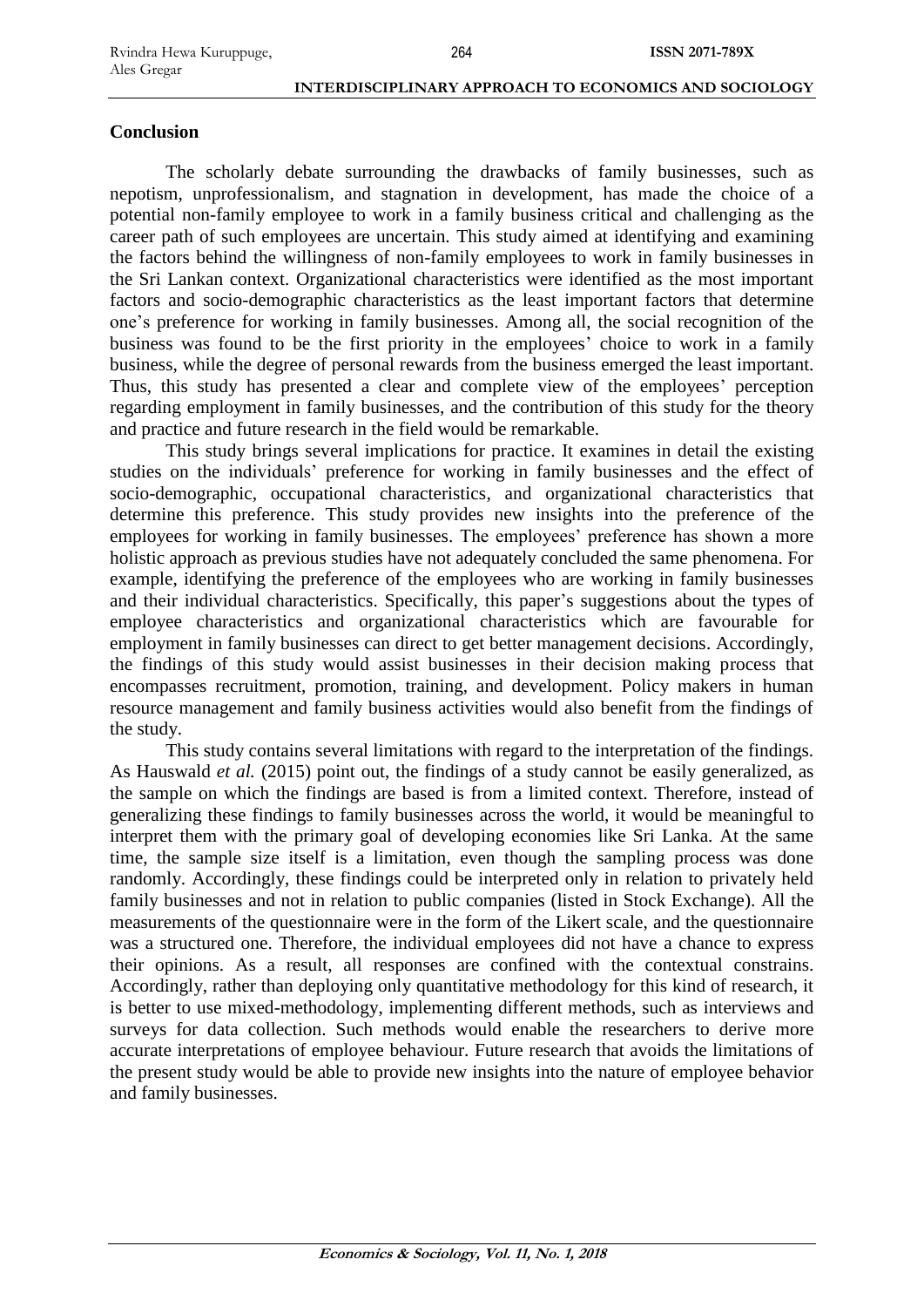### **Acknowledgement**

The Authors of this article is grateful to the Internal Grant Agency of FaME TBU No. IGA/FaME/2016/001: Enhancing Business Performance through Employees' Knowledge Sharing, for financial support to carry out this study.

# **References**

- Allio, M. K. (2004). Family businesses: their virtues, vices, and strategic path. *Strategy & Leadership*, *32*(4), 24-34.
- Astrachan Binz, C. (2014). *Branding the family firm: an empirical exploration of the antecedents and consequences of family firm brand promotion*. Dissertation. Witten, Deutschland: Universität Witten/Herdecke.
- Astrachan Binz, C., Hair, J. F. Jr., Pieper, T. M., Baldauf, A. (2013). Exploring the effect of distinct family firm reputation on consumers' preferences. *Journal of Family Business Strategy*, *4*(1), 3-11.
- Bassanini, A., Breda, T., Caroli, E., Rebérioux, A. (2013). Working in family firms: paid less but more secure? Evidence from French matched employer-employee data. *Industrial & Labor Relations Review*, *66*(2), 433-466.
- Block, J. (2010). Family management, family ownership, and downsizing: evidence from S&P 500 firms. *Family Business Review*, *23*(2), 1-22.
- Craig, J. B., Dibrell, C., Davis, P. S. (2008). Leveraging family-based brand identity to enhance firm competitiveness and performance in family businesses. *Journal of Small Business Management*, *46*(3), 351-371.
- Ensley, M. D., Pearson, A. W. (2005). An exploratory comparison of the behavioral dynamics of top management teams in family and nonfamily new ventures: cohesion, conflict, potency, and consensus. *Entrepreneurship Theory and Practice*, *29*(3), 267-284.
- Hauswald, H., Hack, A., Kellermanns, F. W., Patzelt, H. (2015). Attracting new talent to family firms: who is attracted and under what conditions? *Entrepreneurship Theory and Practice*.
- Jex, S. M., Britt, T. W. (2008). Organizational Psychology: A Scientist-Practitioner Approach, 2nd ed. *John Wiley & Sons Hoboken*, NJ, US.
- Block, J. H., Christian, O. F., Lauc J., Obschonkad, M., Presse, A. (2016). Who prefers working in family firms? An exploratory study of individuals' organizational preferences across 40 countries. *Journal of Family Business Strategy*, 7, 65-74.
- Krappe, A., Goutas, L., Von Schlippe, A. (2011). The family business brand: an enquiry into the construction of the image of family businesses. *Journal of Family Business Management*, *1*(1), 37-46.
- Kristof, A. L. (1996). Person-organization fit: an integrative review of its conceptualizations, measurement, and implications. *Personnel Psychology*, *49*(1), 1-49.
- Kuruppuge, R. H., Gregar, A. (2017). Family Involvement, Employee Engagement and Employee Performance in Enterprising Family Firms. *Universitatis Agriculturae ET Silviculturae Mendelianae Brunensis*, *65*(5), 1695-1707.
- Orth, U. R., Green, M. T. (2009). Consumer loyalty to family versus non-family business: the roles of store image, trust and satisfaction. *Journal of Retailing and Consumer Services*, *16*(4), 248-259.
- Poza, E. J., Alfred, T., Maheshwari, A. (1997). Stakeholder perceptions of culture and management practices in family and family firms. *Family Business Review*, *10*(2), 135- 155.